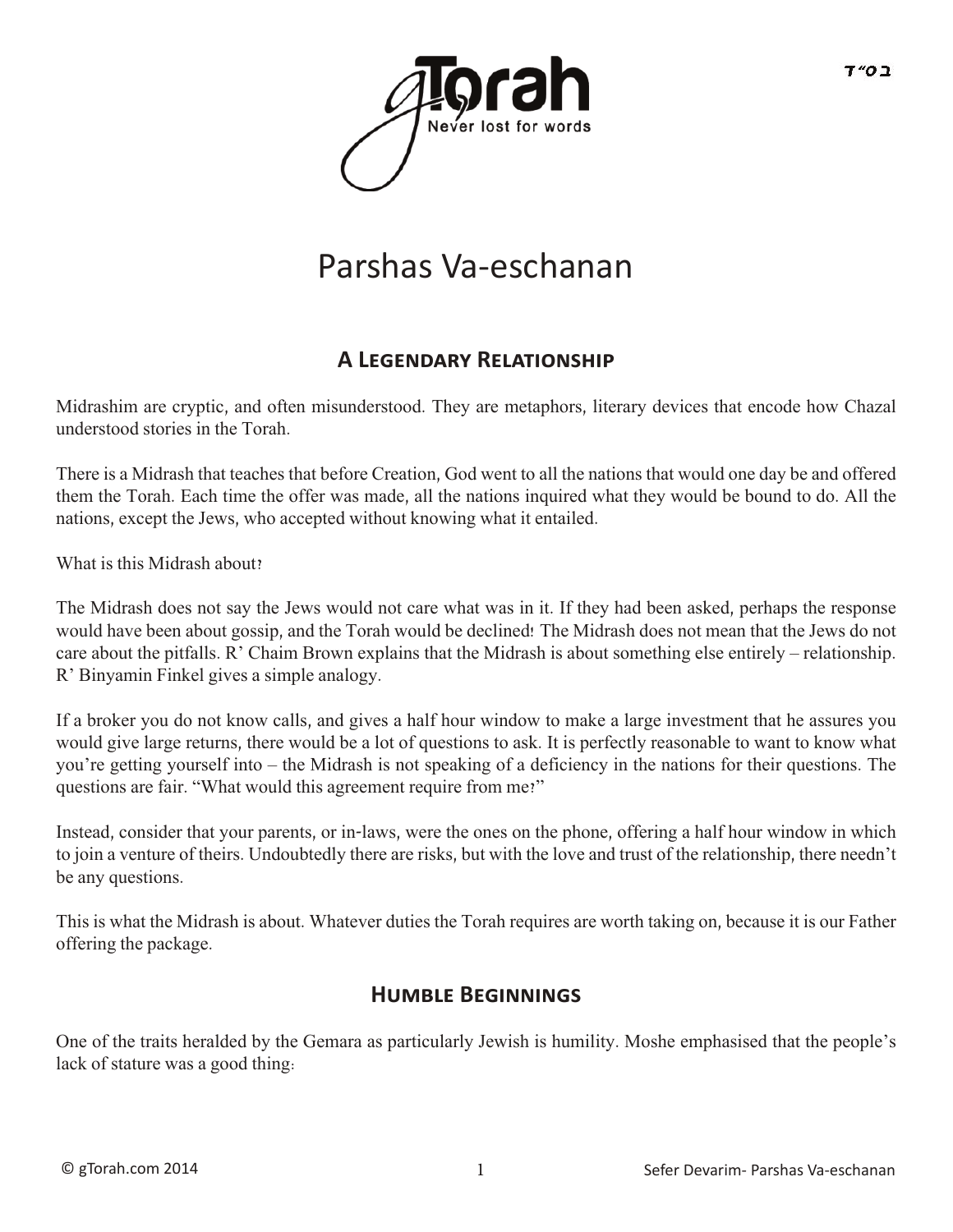ּכִּי עַם קַדוֹשׁ אַתָּה, לה אֱלֹהֶיִךָּ : בְּךָ בָּחַר ה אֱלֹהֶיךָ, לִהְיוֹת לוֹ לְעַם סְגִלָּה, מִכֹּל הַעַמְּים, אֲשֶׁר עַל-פְּנֵי הָאֲדָמַה. לֹא מֵרִבְּכֵם מִכָּל-הַעַמִּים, חְשָׁק ה בַּכֶם–וַיִּבְחַר בַּכֶם: כִּי-אַתְּם הַמִּעְט, מִכּל-הַעָמֵים. כִּי מַאהִבת ה אִתְכַם – You are a holy people to God. It is you He has selected, to be His chosen people, from all other nations on the face of the earth. You have not been chosen because you are mighty; in fact, you're small. Purely because He loves you so… (7:6-8)

The Midrash says that this is a reference to humility – we are beloved because we make ourselves "small".

The Sfas Emes says that the ט ַע ְמ / םֶכ ְבּ ֻר dynamic, of majority versus minority, frequently recurs. Jews have always been a minority; there are fewer Jews alive today than the margin of statistical error in the Chinese census! But in content, Jews contribute a disproportionate amount of knowledge and achievements to the world. This is our heritage from our ancestor, Yakov.

Yakov was so called because his name derives from being marginalised and disadvantaged, against all odds – or, ט ַע ְמ. He was Yakov because he was born clutching the heel – עקב – of the mighty Esav. He had to run away as Yakov. It requires shrewdness to overcome the challenges faced – shrewdness also being a derivative of the word .עקב

But after surmounting everything in his way, he is no longer the disadvantaged, shrewd Yakov. He is given a new name, Yisrael, a derivative of  $\sim$ שר א-ל $-$ a minister of God. The name שר indicates his mastery over all the obstacles he has overcome, to face the world and lead – or, רִבְּכֶם.

The names linger on in our identity. But not everyone is equally gifted or talented; some people are predisposed to greatness with all the tools at their disposal. So is it not a level playing field?

The Sfas Emes explains that the ט ַע ְמ aspect of Yakov in everyone is the same. Everyone can do with reducing the mundane aspects if their lives. Everyone can display a little more gratitude and humility. Everyone would do well to not take their things or relationships for granted.

It is the ט ַע ְמ aspect that makes the difference, because that is what really makes the םֶכ ְבּ ֻר aspect. Yakov could only become Yisrael after dealing with the challenges that every ordinary Yakov has.

Not everyone can save the world, because not everyone is blessed with such ability. But everyone can certainly contribute that little more, to make the world that little bit better.

#### **Emotional Investment**

One of the mitzvos recited daily is the duty to love God:

...Love Hashem your God, with all your heart, soul, and things – וְאָהַבְתָּ, בְּכָל-לְבָבְךָ וּבְכָל-נַפְשְׁךָ, וּבְכָל-מְאֹדֶךָ (6:5)

The question commonly asked is how exactly can emotion be commanded? Emotions are responses; they are there or they aren't. How is the feeling of love demanded of us?

The Sfas Emes explains that the existence of the instruction can only mean that the emotion is not borne in a vacuum. The ability to love God is imbued in everyone, and is only dormant. The instruction is to find it.